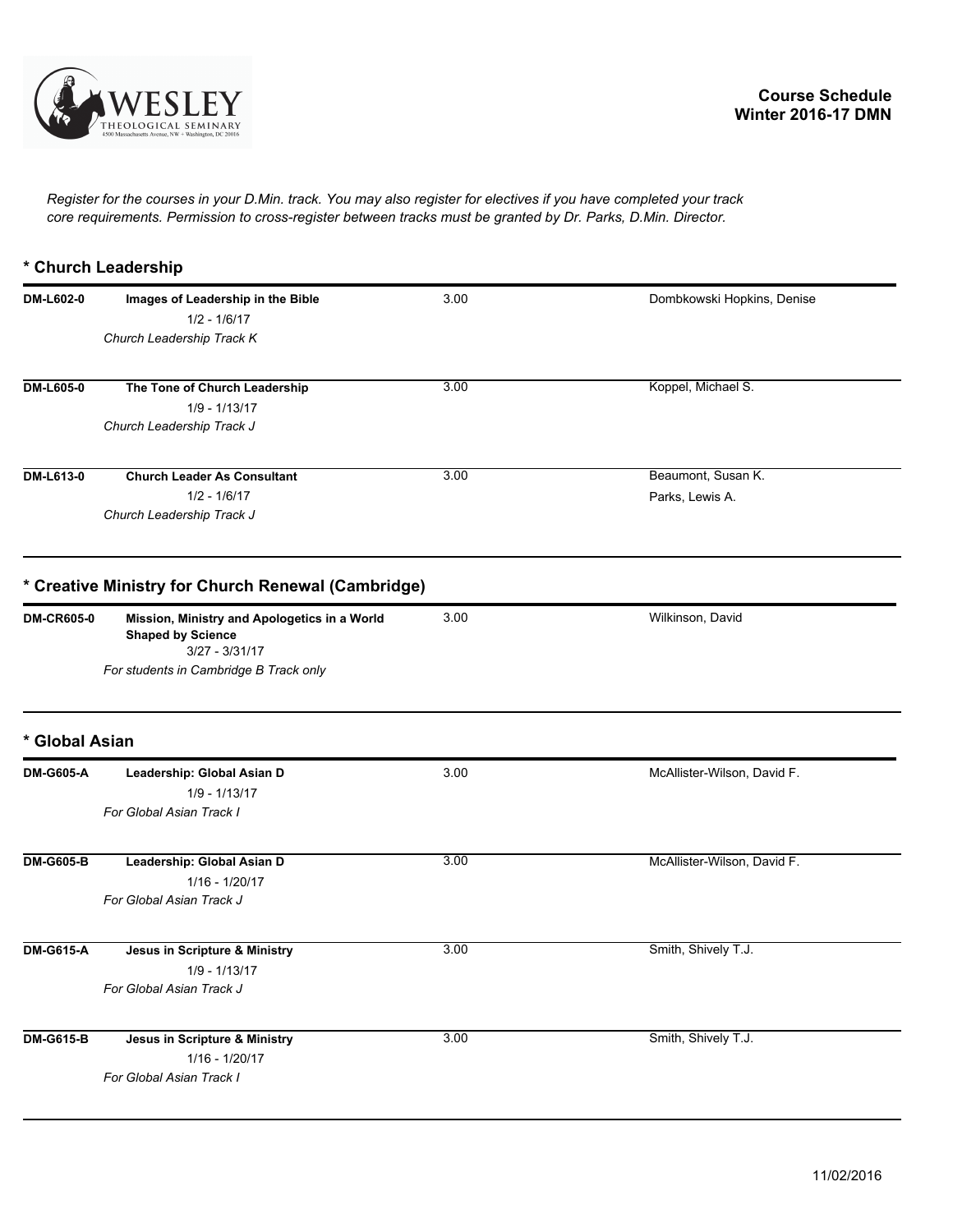

*Register for the courses in your D.Min. track. You may also register for electives if you have completed your track core requirements. Permission to cross-register between tracks must be granted by Dr. Parks, D.Min. Director.*

## **\* Life Together**

| DM-T601-0         | Life in Community: Theological Reflection and<br><b>Experiential Models</b><br>$1/2 - 1/6/17$                                   | 3.00           | Koppel, Michael S.          |
|-------------------|---------------------------------------------------------------------------------------------------------------------------------|----------------|-----------------------------|
|                   | Life Together Track G                                                                                                           |                |                             |
| <b>DM-T603-0</b>  | <b>Biblical and Pastoral Foundations for Spiritual</b><br>Leadership<br>$1/9 - 1/13/17$                                         | 3.00           | Dombkowski Hopkins, Denise  |
|                   | * Military Chaplains                                                                                                            |                |                             |
| DM-M601-0         | <b>Chaplaincy On the Line: Identifying Key Issues</b><br>for Military Chaplains in a Changing and<br><b>Multi-Faith Context</b> | 3.00           | McAllister-Wilson, David F. |
|                   | $3/6 - 3/10/17$<br>For students in Military Chaplian OL-B only                                                                  |                | Bradfield, Michael T.       |
| DM-M603-0         | Formation of Inter-Faith Chaplaincy:<br><b>Chaplaincy As Faithful Religious Border</b><br>Crossing<br>$3/6 - 3/10/17$           | 3.00           | Clarke, Sathianathan        |
|                   | For students in Military Chaplain OL-A only                                                                                     |                |                             |
| <b>DM-M606-OL</b> | <b>Pastoral Care for Warriors and Their Families</b><br>$1/9 - 1/13/17$                                                         | 3.00<br>Online | Koppel, Michael S.          |
| * Project Seminar |                                                                                                                                 |                |                             |
| DM-900-0          | <b>Project Seminar</b><br>$1/9 - 1/13/17$                                                                                       | 3.00           | Parks, Lewis A.             |
|                   | * Spirituality and Story                                                                                                        |                |                             |